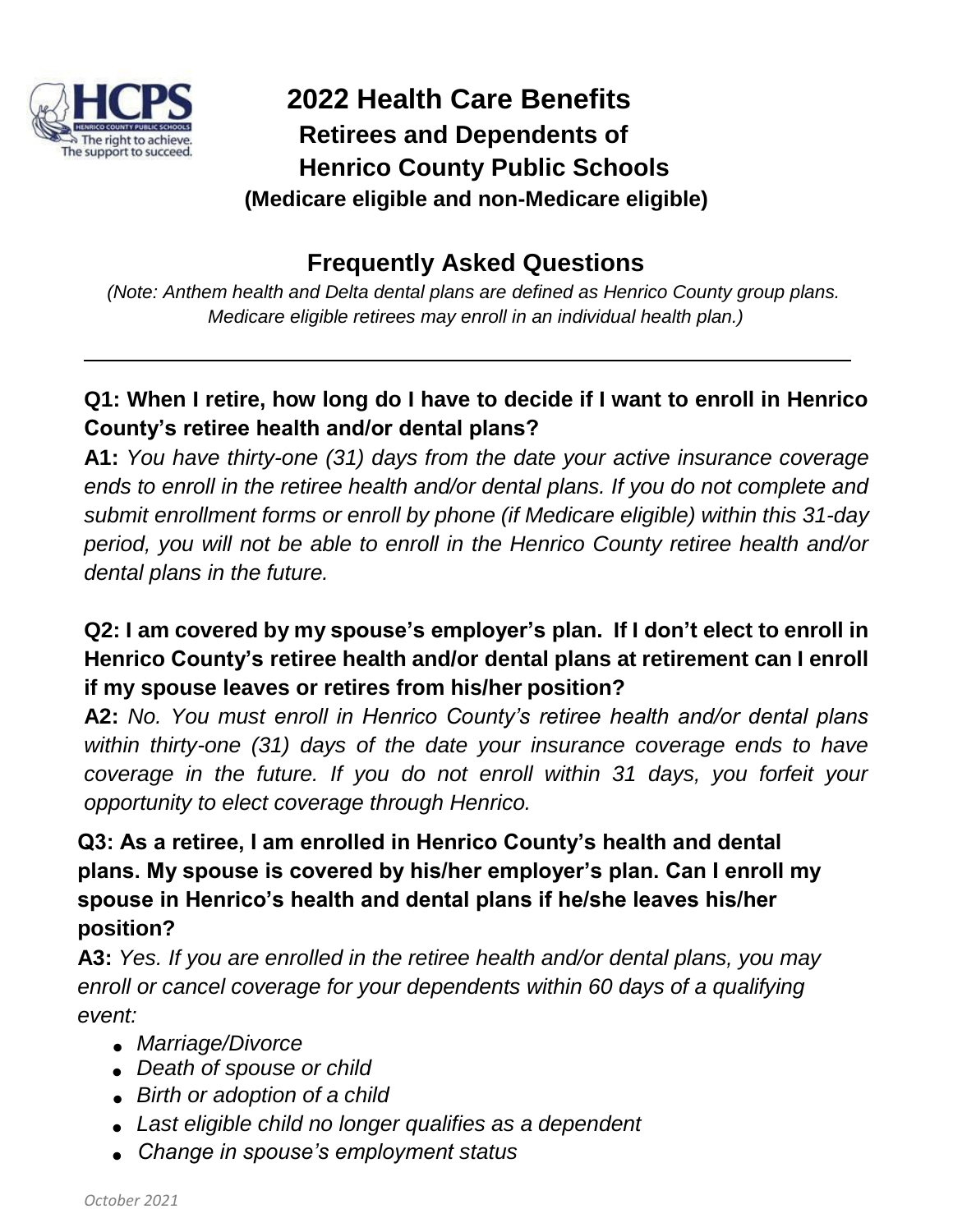# **Q4: If I carry my spouse as my dependent on my retiree health and/or dental plans, can he/she continue coverage on the retiree plan if I die?**

**A4:** *Yes. Your surviving spouse can continue in the retiree health and/or dental plans in which they're enrolled indefinitely. However, if your surviving spouse terminates coverage, he/she cannot re-enter the plans.*

# **Q5: As a retiree, I am enrolled in Henrico County health and dental plans. Can I make changes during future annual Open Enrollment periods?**

**A5:** *Yes, if you are already enrolled, you can change plans or add/drop dependent coverage. You may only make changes to the plans in which you're enrolled. HCPS will send Open Enrollment information to your home at the address on file with the health and/or dental carriers. Please keep your address current with these companies so you can receive this important information.*

#### **Q6: I understand that once I terminate (drop) retiree health and/or dental coverage, I cannot re-enter the plans. What would cause my coverage to terminate?**

**A6:** *Retiree health and/or dental coverage terminates at the earliest of the following events:*

- *The retiree fails to pay the required premium contributions.*
- *The retiree sends written notification that coverage is no longer desired.*
- *The retiree dies.*
- *Henrico County terminates the plan. In this case, a participating retiree may re-enroll in another County sponsored retiree plan.*
- *The retiree's coverage is terminated for cause as defined by the plan.*
- *The retiree fails to provide appropriate paperwork in a timely manner during Open Enrollment.*

#### **Q7: Can I enroll in dental only? Can I enroll in health only?**

**A7:** *Yes. The health and dental plans are "stand-alone" plans. You can enroll in one, both, or neither. Even if you are not currently enrolled in dental or health coverage you may choose to do so within 31 days after your retirement.*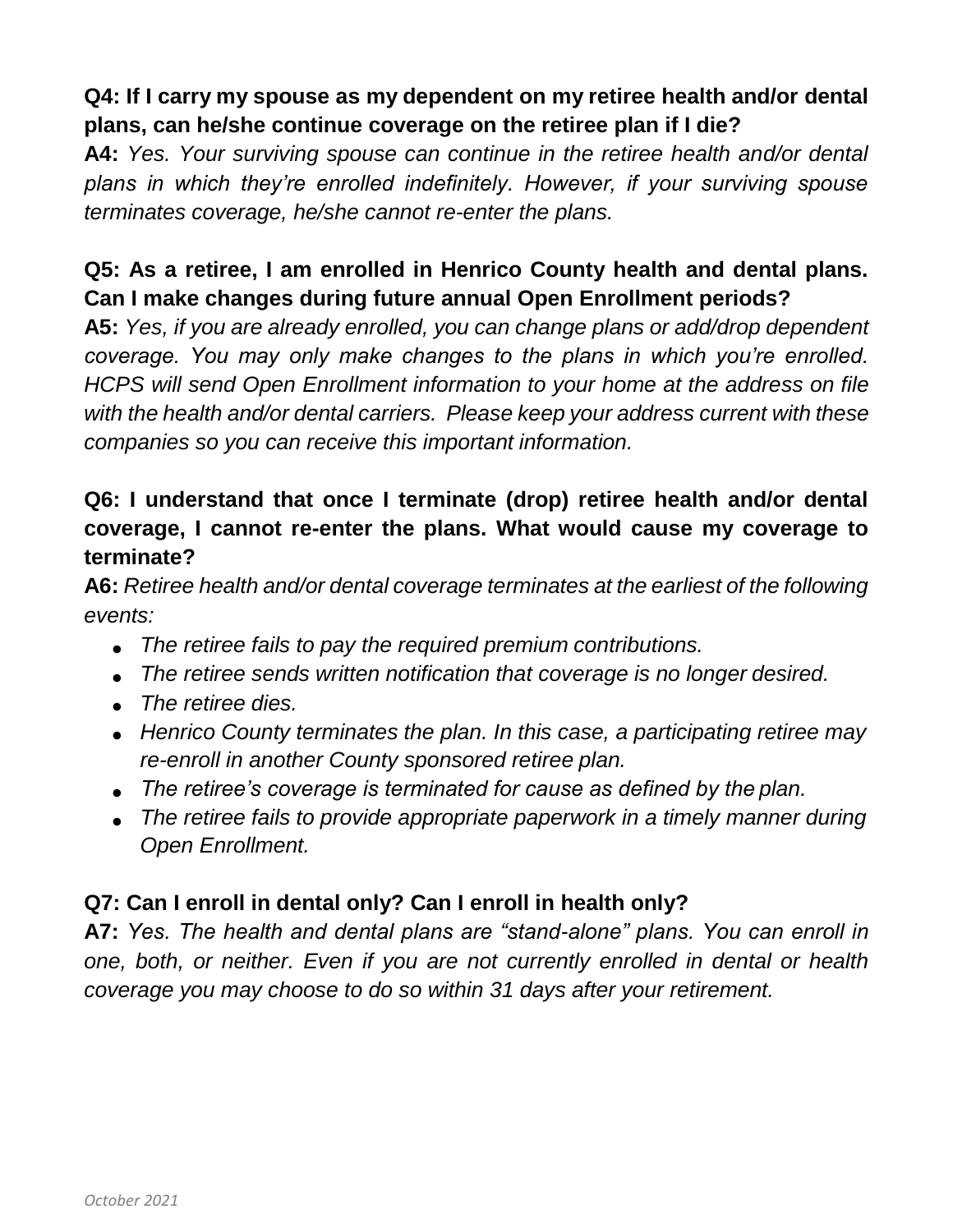# **Q8: I am pre-65 and not eligible for Medicare. Can I keep my same Anthem plan I had as an active employee?**

**A8:** *Yes, you can keep the same plan. However, you will pay the entire premium as Henrico only provides a subsidy to active employees. You will pay your premium directly to Anthem; either by personal check or direct draft from your checking account. Your group number will change and you will receive new Member ID cards.*

#### **Q9: What are the different parts of Medicare?**

#### **A9:** *Medicare Part A – Hospital Insurance*

- *Premium – Most people do not have to pay a monthly premium. If you do have to buy Part A, you'll pay up to \$471 each month in 2021.*
- *Deductible \$1,484 in 2021*
- *Coinsurance – You generally pay 20% after deductible.*
- *Covers*
	- o *In-patient hospital care*
	- o *Skilled nursing facility care*
	- o *Nursing home care (inpatient care in a skilled nursing facility that's not custodial or long-term care)*
	- o *Hospice care*
	- o *Home health care*

#### *Medicare Part B – Medical Insurance*

- *Premium – Based on your adjusted gross income (AGI). Individuals with an AGI of \$88,000 or less and couples with an AGI of \$176,000 or less will pay \$148.50 per month in 2021. If you are receiving Social Security benefits the Part B premium will be deducted. If you are not receiving Social Security benefits you will be billed by Social Security.*
- *Deductible \$203 in 2021*
- *Coinsurance – Most people pay 20% after deductible*
- *Covers physician charges (most doctor services while you're a hospital inpatient)*
- *Outpatient therapy*
- *Durable medical equipment*

#### *Medicare Part C – Medicare Advantage*

- *Premium – Varies by plan*
- *Deductible – Varies by plan*
- *Coinsurance / Copayments – Varies by plan*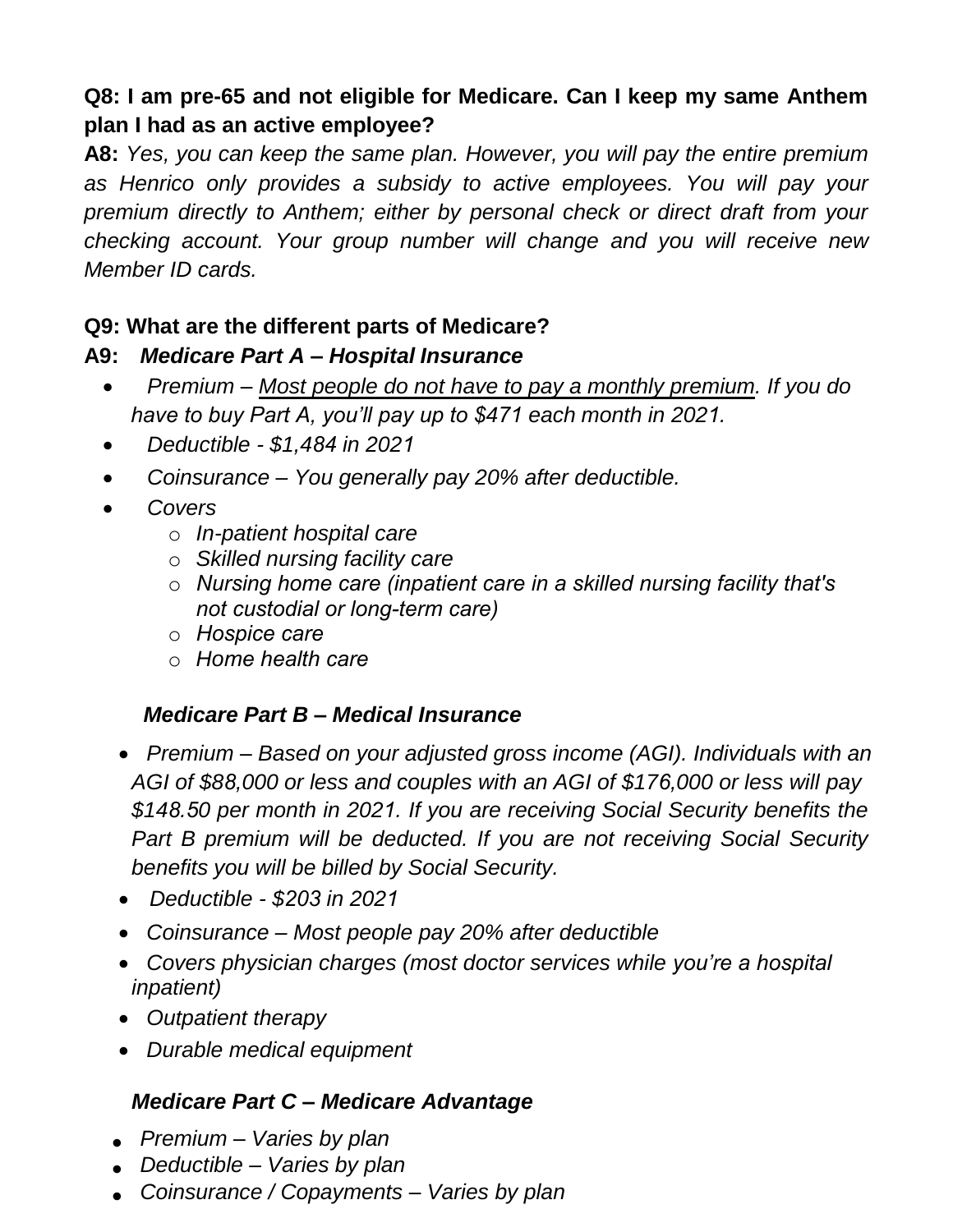#### *Medicare Part D – Medicare Prescription Drug Coverage*

- *Premium – Varies by plan*
- *Deductible – Varies by plan*
- *Coinsurance / Copayments – Varies by plan*

# **Q10: I am 66 and eligible for Medicare but I have not enrolled. What do I need to do?**

**A10:** *You do not need Medicare Part B as long as you are an active employee covered by an employer's group health plan, but it's your choice whether you wish to enroll when you become eligible. Upon termination or retirement, you must contact the Social Security office and apply for Medicare Part B to become effective at the time of your retirement or when your group health benefits end, whichever comes later. You will need to obtain and submit Form CMS-L564 (Request for Employment Information) to the HCPS Benefits office to complete on your behalf, attesting to the dates of your enrollment in our group health plan. This will ensure you are not penalized for declining Medicare Part B when you reached age 65.*

# **Q11: I am 63 and my spouse is 67 and covered on my health insurance. How can we both enroll in health coverage?**

**A11:** *Your spouse does not need Medicare Part B as long as you are an active employee and cover you and your spouse on your employer's group health plan. However, that is your and your spouse's choice. Upon your termination or retirement, your spouse must contact the Social Security office and apply for Medicare Part B to become effective at the time of your retirement or when your group health benefits end, whichever comes later. Your spouse will need to obtain and submit Form CMS L-564 (Request for Employment Information) to the HCPS Benefits office to complete on behalf of your spouse, attesting to the dates of your employment and enrollment in our group health plan. Once Medicare Part B is obtained, your spouse can call Via Benefits to enroll in health coverage. You can continue your current Anthem health coverage until you reach age 65 or become Medicare eligible, then you can call Via Benefits to enroll in health coverage.*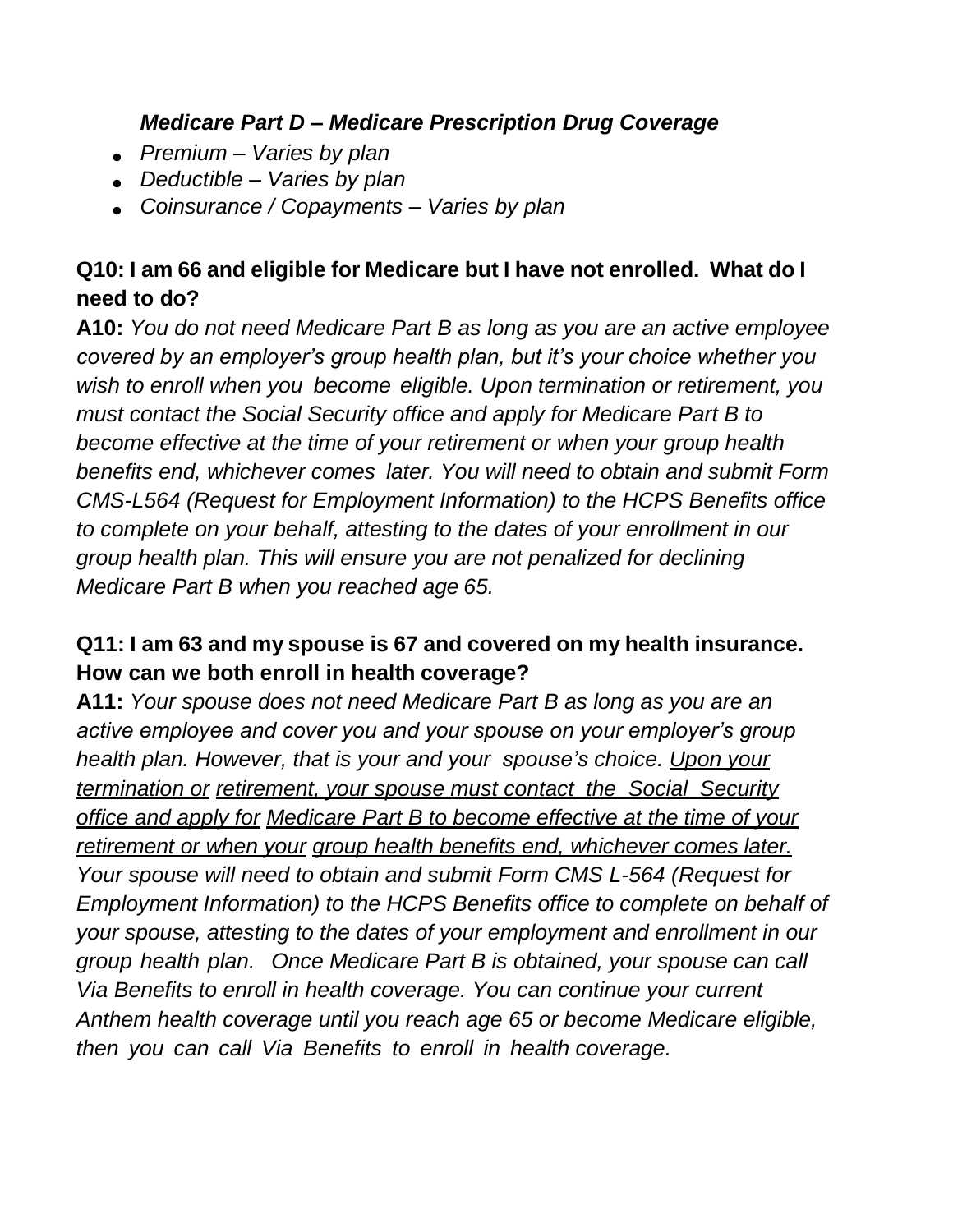# **Q12: Why is the County sponsoring retiree coverage through the individual market for Medicare eligible retirees?**

*A12: We are seeing changes in the health care industry, uncertainties about federal subsidies that have supported Medicare Advantage programs, and some providers no longer accepting certain plans.*

*We also heard from retirees who were concerned about the rising cost of our previous group plan. Henrico County's goal is to offer valuable health coverage in a way that meets the varied needs of our Medicare eligible retirees. In today's health care market, the best federal subsidies are in the individual market which offers a broad range of plans to meet different coverage needs and household budgets. We also know that comparing the numerous plans available, making an informed enrollment decision and completing the enrollment process can be a daunting experience. A dedicated and licensed Via Benefits benefit advisor will listen to your specific needs and preferences and will help you find the health coverage that works best for you. A Via Benefits benefit advisor will personally enroll you over the telephone for the coverage you select. Call Via Benefits at 1- 844-256-0914. Later, if you have claims or billing concerns, your Via Benefits benefit advisor will facilitate a resolution for you. You may also contact Via Benefits each fall during the Medicare Annual Enrollment period to evaluate new enrollment options for the upcoming year.*

#### **Q13: Is Henrico County "dropping retirees" when they are Medicare eligible?**

*A13: No, Henrico County is providing a new way for Medicare eligible retirees to enroll for health care coverage. To provide continued coverage in an individual plan that works best for each retiree's health and budget needs, Henrico County has contracted with Via Benefits to personally assist each retiree and Medicare eligible dependent with enrollment for health care coverage.*

#### **Q14: Will coverage through Via Benefits cost more than coverage for pre-65 retirees?**

*A14: It is likely that most retirees will not pay more for coverage. Retirees will have an opportunity to spend less for coverage, so a retiree's costs will depend on the coverage selected and services used.*

#### **Q15: Who will be impacted by this change from a group plan to an individual plan?**

*A15: This change will impact Medicare eligible retirees and Medicare eligible dependents of Henrico County General Government and Schools. This change will not impact pre-Medicare retirees and retiree dependents who are*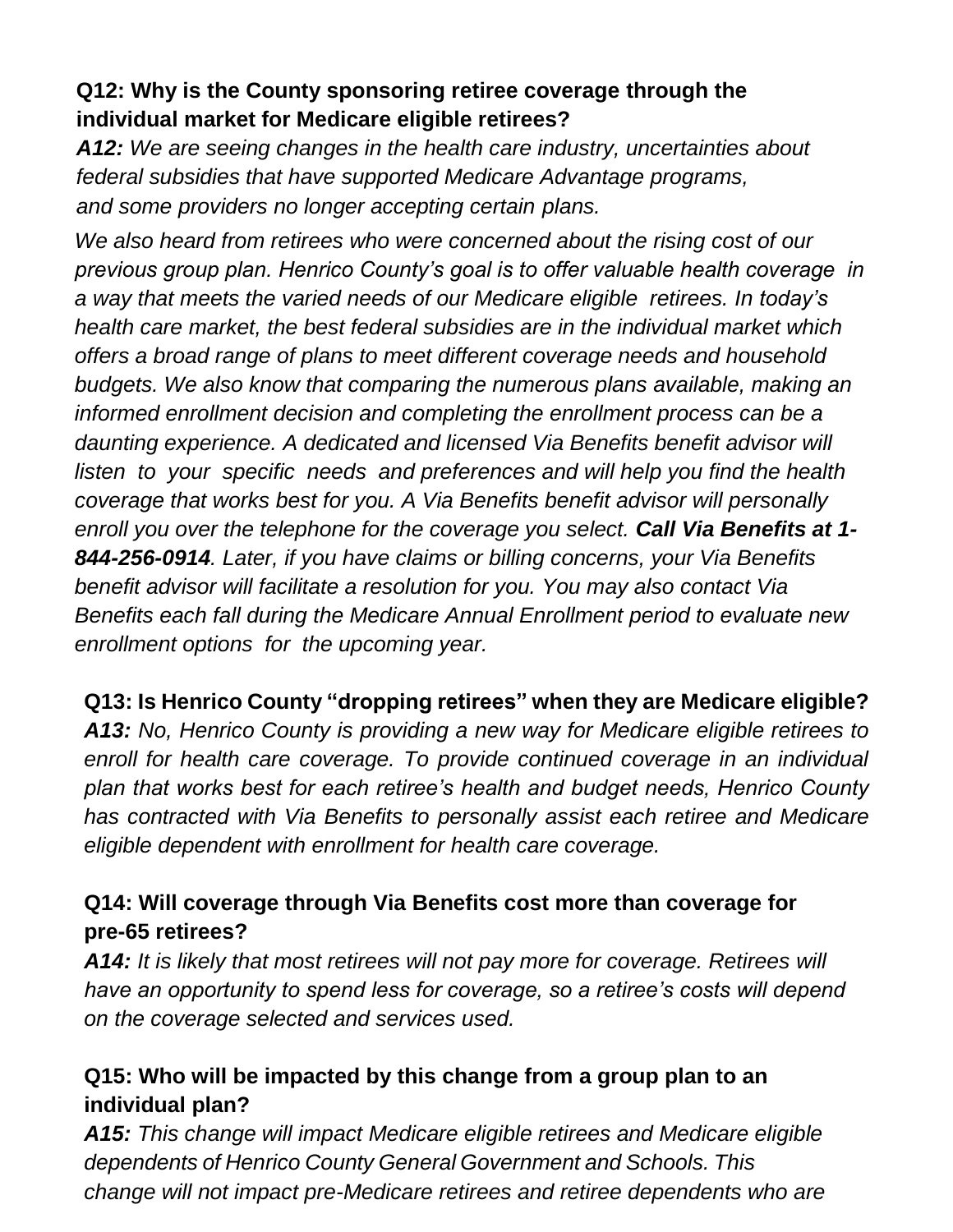*eligible for coverage on Henrico County's Anthem plan. These pre-Medicare retirees may continue with Anthem coverage until they reach age 65 and become Medicare eligible.*

# **Q16: My spouse is covered under the Anthem plan. What will happen when he/she becomes Medicare eligible at age 65?**

*A16: If you enroll in a plan through Via Benefits, your spouse's Anthem coverage will continue until he/she reaches age 65. Several months prior to his/her 65th birthday, Via Benefits will send your spouse information in the mail about his/ her upcoming opportunity to transition to coverage through Via Benefits.*

# **Q17: If I am Medicare eligible will I have to choose a Medicare Advantage plan?**

*A17: No. You can choose to enroll in a Medicare Advantage plan, or because you will be losing your employer group plan, you will be eligible at this one time to enroll in a Medigap (Medicare supplement) plan on a "guaranteed issue" basis. If you select a Medigap plan you must also enroll in a separate Prescription Drug Plan. Your Via Benefits benefit advisor will assist you in choosing the best coverage for you.*

# **Q18: Will the individual plans available through Via Benefits be part of the Affordable Care Act public health care exchange?**

*A18: No. Via Benefits offers post-65 retirees enrollment in a broad range of health plans through their privately operated exchange and has no affiliation with government-run exchanges created under the Affordable Care Act (ACA). The ACA exchanges, known as the Marketplace, are not available to Medicare eligible individuals.*

# **Q19: I have a pre-existing health condition and am Medicare eligible. Will I have coverage for claims related to my pre-existing condition?**

*A19: Yes. Because you will be losing coverage on a group plan effective with your retirement, during this initial enrollment period, a plan will not be able to refuse to cover you and can't require that your rate be based on your health condition – provided you enroll before your employer group coverage ends.* **Q20: Can I use the same doctors and hospitals if I am Medicare eligible?** *A20: Your Via Benefits benefit advisor will ask you about the doctors and hospitals that you want to utilize so that you may select from health care plans that offer the access that is important to you.*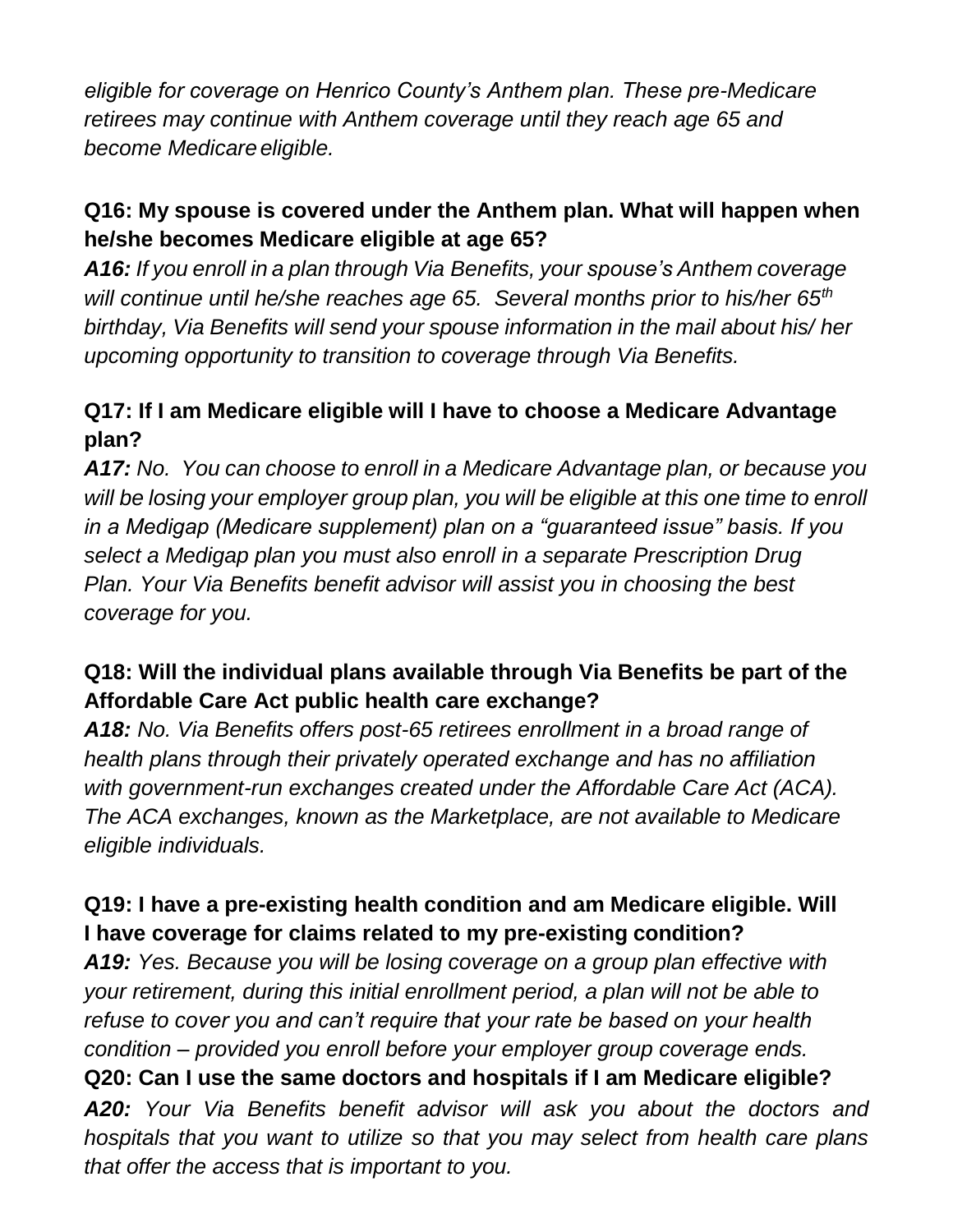# **Q21: I am hearing impaired and have difficulty with phone calls. Can I enroll with Via Benefits online or with a paper form?**

*A21: Via Benefits does offer online enrollment from a variety of carriers; however the carrier best suited for you may NOT be available online. TTY service is available. Paper applications are not accepted by Via Benefits due*  to the potential for errors in completion which could delay your coverage start *date.*

# **Q22: My daughter/son/friend helps me with my financial decisions and handling bills. May this person participate in the phone call with the Via Benefits benefit advisor when we discuss my plan options and enroll?**

*A22: Yes! The Via Benefits benefit advisor can set up a conference call to include the person(s) you choose to participate. Remember, however, that you alone must complete your enrollment, unless the person participating with you during your calls to Via Benefits has a Power of Attorney (POA) for you.*

# **Q23: Who should I contact with questions about this new enrollment process and coverage with Via Benefits?**

*A23: You may call the Via Benefits/Henrico County toll-free number at 1-844-256-0914. A benefit advisor for Henrico County will answer your questions.*

# **Q24: How can I find the premium costs for plans available through Via Benefits?**

*A24: Your Via Benefits benefit advisor will provide you with information on premium costs and out-of-pocket costs, such as copayments, coinsurance, deductibles and out-of-pocket maximums. You may also check available plans and premium costs by visiting the Via Benefits/Henrico County Website: my.viabenefits.com/Henrico. To avoid selecting a plan based solely on the premium costs, your Via Benefits benefit advisor will guide you in considering both premium costs and out-of-pocket costs in order to find the plan that will work best for you.*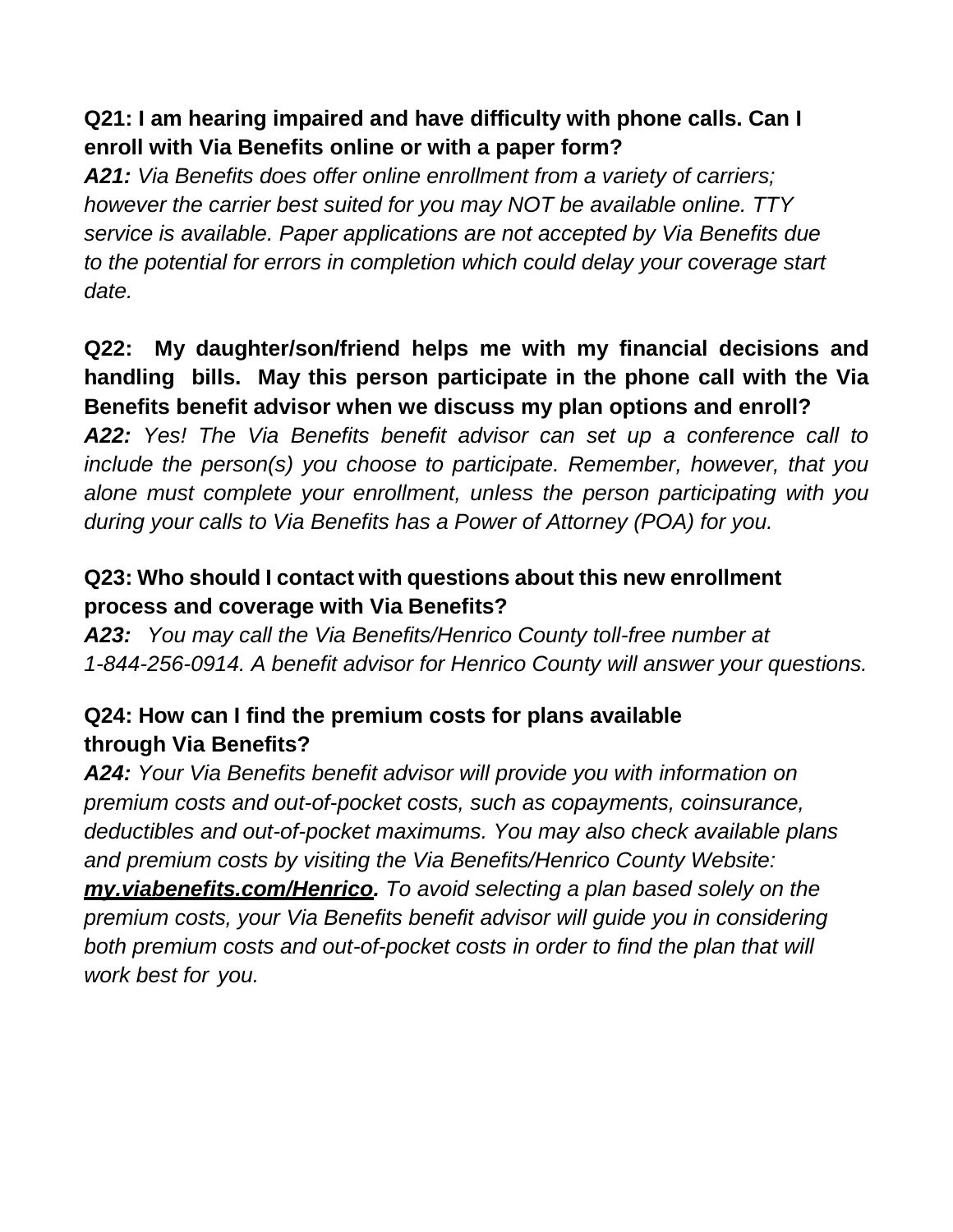# **Q25: I am not eligible for Medicare. What are my health plan options?**

**A25:** *If you are enrolled in an Anthem plan as an employee you may continue the same plan as a retiree. If you are not currently enrolled, you may choose to do so within 31 days after your retirement. The health benefit coverage is the same for both employees and retirees. The difference is in the cost, as retirees pay the full cost of the health premium. Anthem offers three plans for retirees who reside in the area: Premier POS, Standard POS and Healthkeepers HDHP (High Deductible Health Plan) Retirees who live outside the state may enroll in Anthem's KeyCare Out-of-Area PPO plan.*

### **Q26: I have a Henrico County Retiree Health Care Supplement. How do I receive that benefit?**

*A26: Retirees who are eligible for a Henrico County Retiree Health Care Supplement (such as C&M, Pupil Transportation and School Nutrition nonmanagerial positions) must continue health coverage with Henrico County in order to receive their supplement.*

- *Pre-Medicare retirees must enroll in an Anthem plan and the amount oftheir supplement will be reduced from their monthly premium.*
- *Medicare eligible retirees must enroll through Via Benefits in order to receive their supplement and will pay their full premium directly to the insurance carrier selected for coverage. Henrico will provide their monthly supplement through a Health Reimbursement Account (HRA) from which they can receive reimbursement for the amount of their monthly supplement. Your Via Benefits benefit advisor will discuss this process with you. Also, Via Benefits will send you moredetailed information on the HRA reimbursement process.*

# **Q27: I receive a Health Insurance Credit (HIC) from the Virginia Retirement System (VRS). How will I receive this benefit?**

*A27: Some retirees are eligible to receive this state health insurance credit based on the position they held (such as Teachers, Administrators, School Nutrition managers and clerical staff) and their length of service. VRS includes your HIC with your monthly benefit deposit as an eligible retiree. The amount of your HIC is*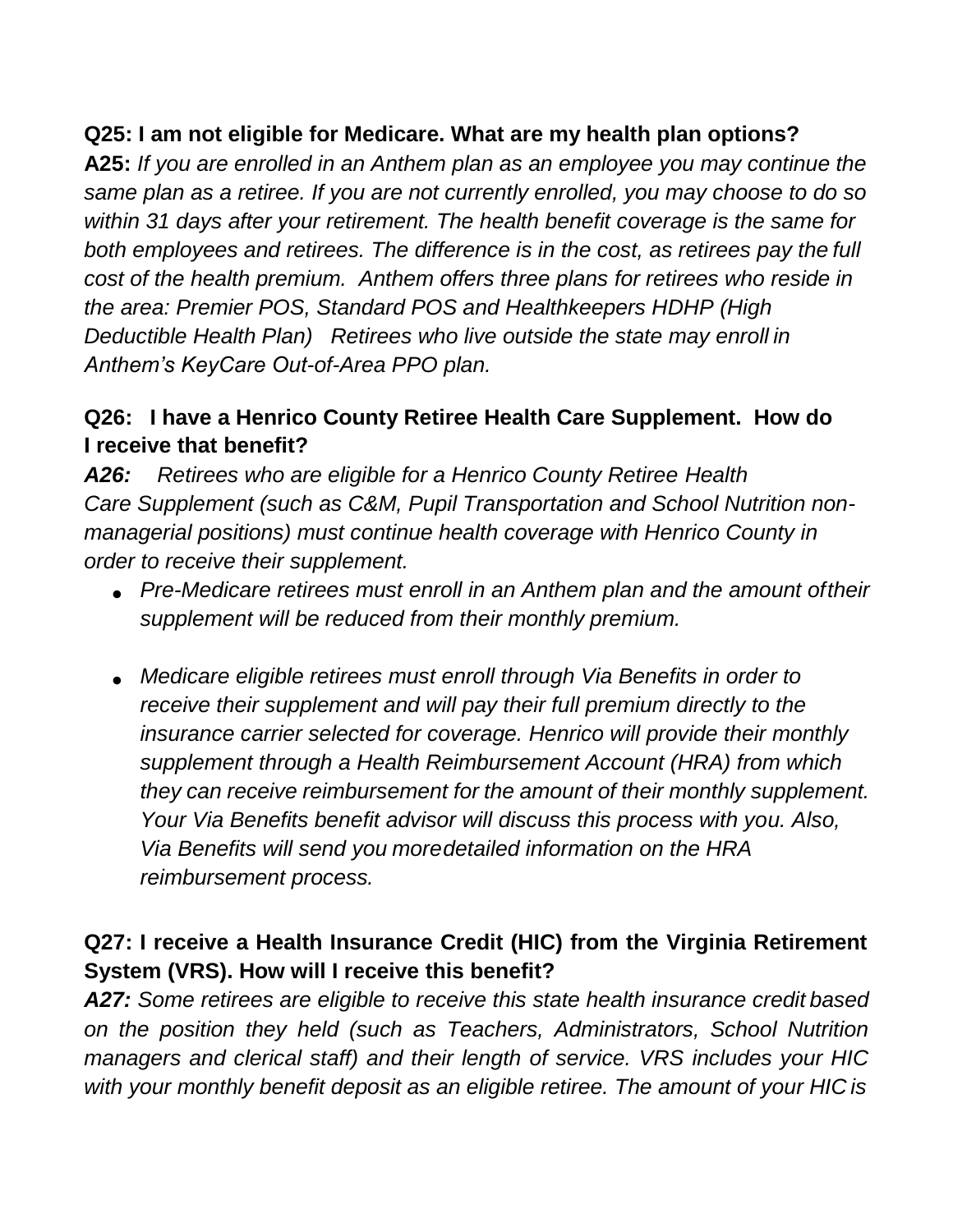*based on your years of service and will not exceed the cost of your health, dental and Medicare Part B premiums. If eligible, you may receive the HIC regardless of where you obtain your health coverage. You must notify VRS whenever there is a change in your coverage and premium. After selecting your plan as a retiree, complete VRS Form 45 (available from VRS at [www.varetire.org](http://www.varetire.org/) or 1+888-827- 3847) to notify VRS of your new coverage and premium and the date it will become effective. Submit the form directly to VRS in order to receive your proper HIC.*